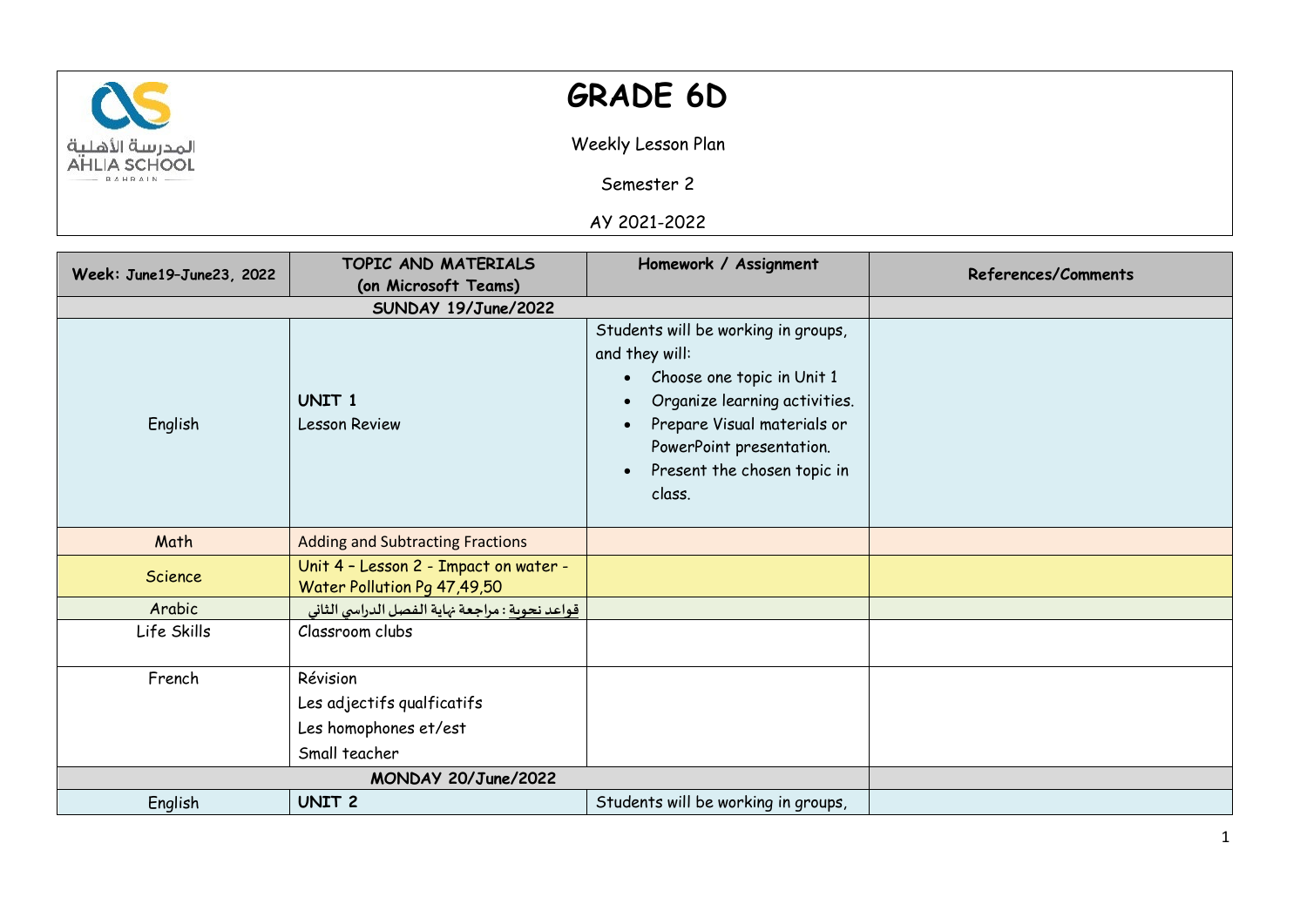|                | <b>Lesson Review</b>                                                                                                                                                | and they will:<br>Choose one topic in Unit 2<br>$\bullet$<br>Organize learning activities.<br>Prepare Visual materials or<br>PowerPoint presentation.<br>Present the chosen topic in<br>$\bullet$<br>class.                                                     |  |
|----------------|---------------------------------------------------------------------------------------------------------------------------------------------------------------------|-----------------------------------------------------------------------------------------------------------------------------------------------------------------------------------------------------------------------------------------------------------------|--|
| Math           | <b>Adding and Subtracting Fractions</b><br>(continuation)                                                                                                           |                                                                                                                                                                                                                                                                 |  |
| Science        | Unit 4 - Lesson 2 - Impact on water -<br>Solid waste, Excess sediments, Excess<br>Nutrients-<br>How can we monitor and minimize<br>human impact on water? Pg 53, 55 |                                                                                                                                                                                                                                                                 |  |
| Arabic         | <mark>تابع مراجعة <sup>ب</sup>هاية الفصل الدر</mark> ام <mark>ى الثانى</mark><br>أنشطة تعزيزية                                                                      |                                                                                                                                                                                                                                                                 |  |
| Social Studies |                                                                                                                                                                     |                                                                                                                                                                                                                                                                 |  |
| Life Skills    | Classroom clubs                                                                                                                                                     |                                                                                                                                                                                                                                                                 |  |
|                | TUESDAY 21/June/2022                                                                                                                                                |                                                                                                                                                                                                                                                                 |  |
| English        | UNIT <sub>3</sub><br><b>Lesson Review</b>                                                                                                                           | Students will be working in groups,<br>and they will:<br>Choose one topic in Unit 3<br>$\bullet$<br>Organize learning activities.<br>$\bullet$<br>Prepare Visual materials or<br>PowerPoint presentation.<br>Present the chosen topic in<br>$\bullet$<br>class. |  |
| Math           | Multiplying and Dividing Fractions                                                                                                                                  |                                                                                                                                                                                                                                                                 |  |
| Science        | Unit 4 - Lesson 2 - Impact on water -<br>Lesson Review- Pg 56, 57                                                                                                   |                                                                                                                                                                                                                                                                 |  |
| Arabic         | تابع مراجعة نهاية الفصل الدراسي الثاني                                                                                                                              |                                                                                                                                                                                                                                                                 |  |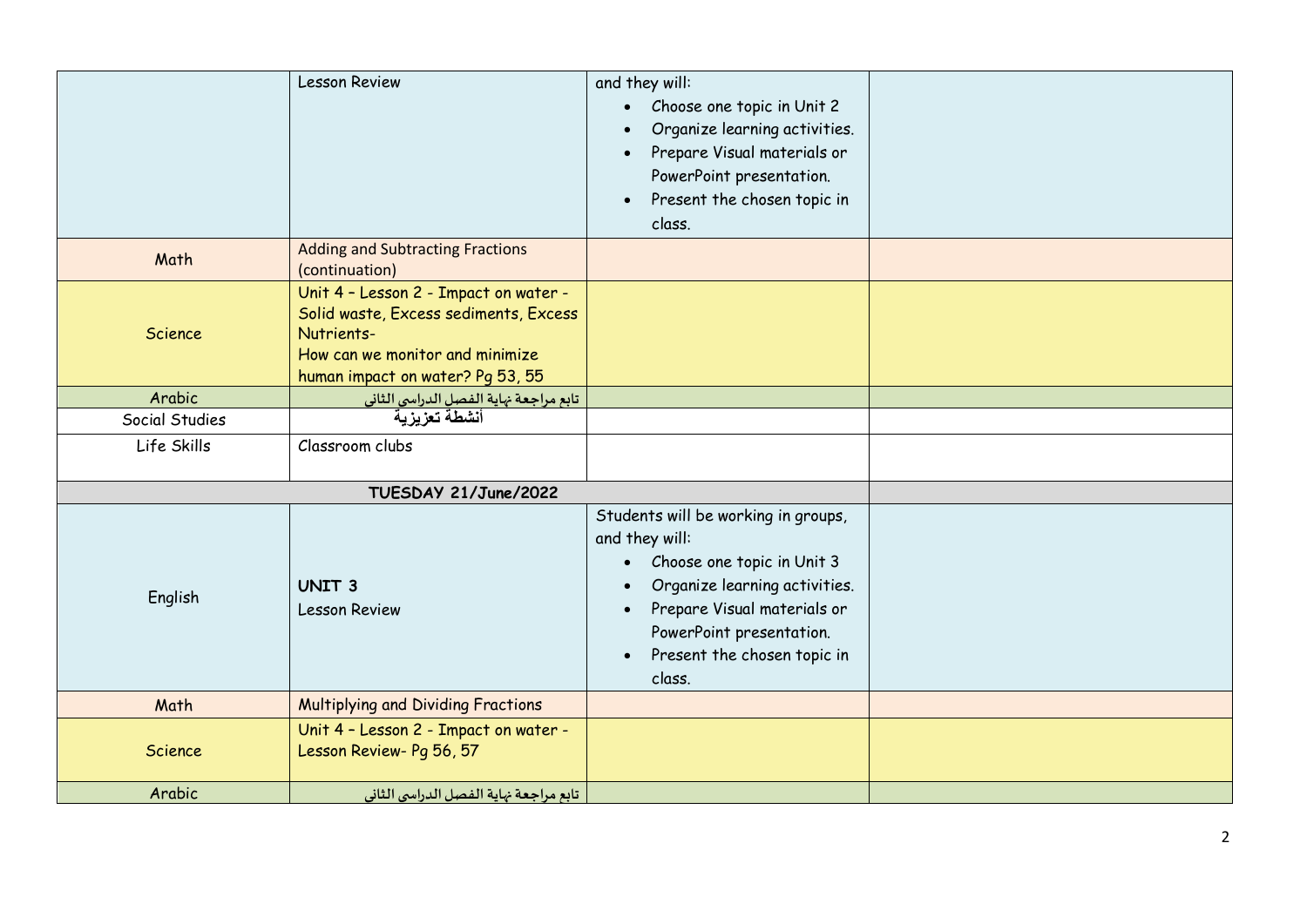| P. E.          | Fitness test                                                                                                 |                                                                                                                                                                                                                                                                              |        |
|----------------|--------------------------------------------------------------------------------------------------------------|------------------------------------------------------------------------------------------------------------------------------------------------------------------------------------------------------------------------------------------------------------------------------|--------|
| French         | Révision<br>Les adjectifs qualficatifs<br>Les homophones et/est<br>Small teacher                             |                                                                                                                                                                                                                                                                              | Bonnes |
|                | WEDNESDAY 22/June/2022                                                                                       |                                                                                                                                                                                                                                                                              |        |
| English        | <b>UNIT 4</b><br><b>Lesson Review</b>                                                                        | Students will be working in groups,<br>and they will:<br>Choose one topic in Unit 4<br>$\bullet$<br>Organize learning activities.<br>$\bullet$<br>Prepare Visual materials or<br>$\bullet$<br>PowerPoint presentation.<br>Present the chosen topic in<br>$\bullet$<br>class. |        |
| Math           | Finding Percentages of a Quantity<br>(EASIER WAY)                                                            |                                                                                                                                                                                                                                                                              |        |
| Science        | Science Investigation- Waves of<br>waste Pg 49, 50                                                           |                                                                                                                                                                                                                                                                              |        |
| Arabic         | قراءة خارجية: يقرأ الطالب نصًا مناسبًا لمستواه ، ثم<br>يجيب عن مجموعة من الأسئلة                             |                                                                                                                                                                                                                                                                              |        |
| Social Studies | أنشطة تعزيزية                                                                                                |                                                                                                                                                                                                                                                                              |        |
| Art            | Modify artworks. (Priority for anime<br>lesson).<br>NOTE: please bring all artworks with<br>one black chart. |                                                                                                                                                                                                                                                                              |        |